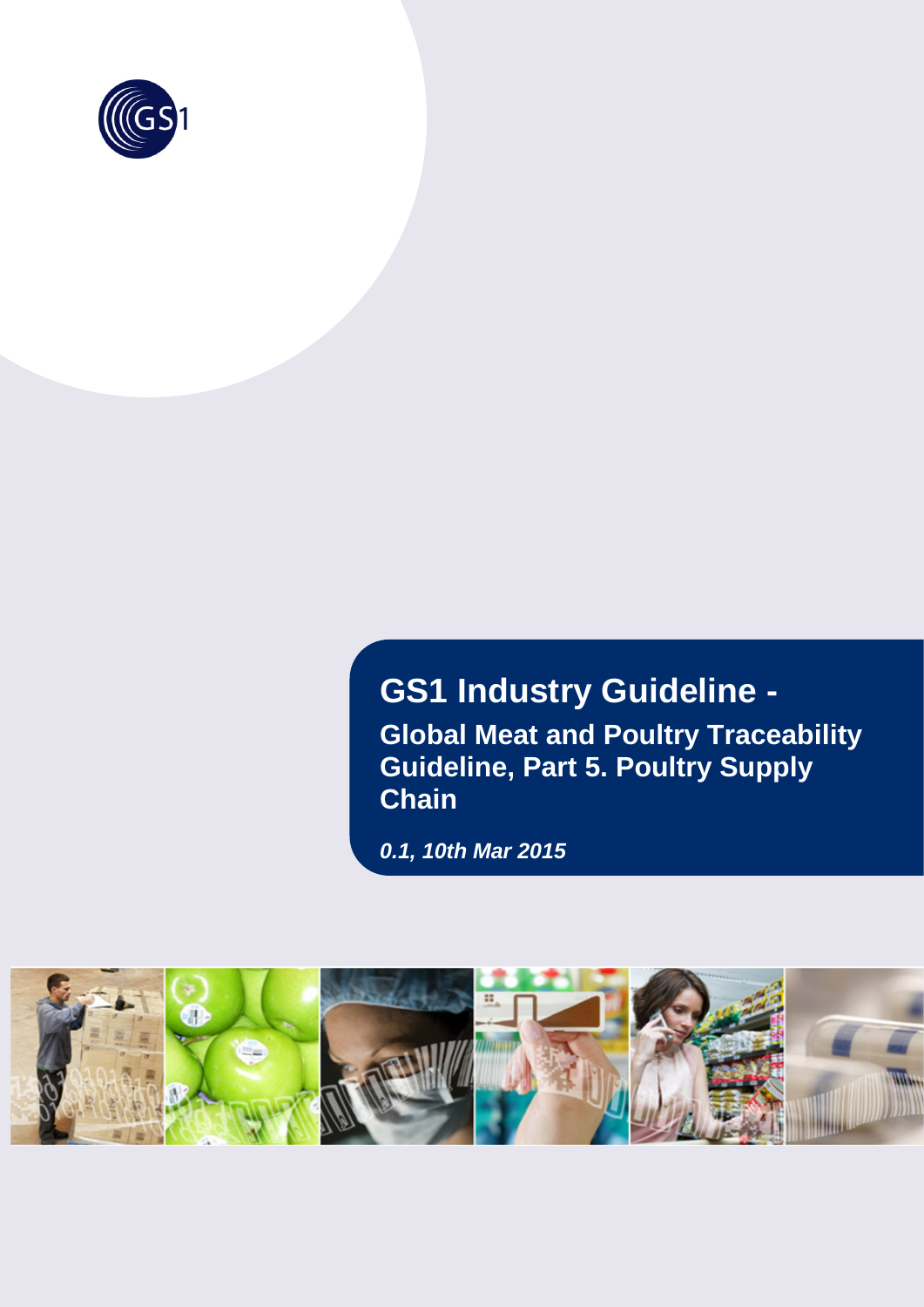## **Document Summary**

| Document Item                 | <b>Current Value</b>                                                                                     |  |
|-------------------------------|----------------------------------------------------------------------------------------------------------|--|
| Document Title                | GS1 Industry Guideline - Global Meat and Poultry Traceability<br>Guideline, Part 5. Poultry Supply Chain |  |
| Date Last Modified            | 10th Mar 2015                                                                                            |  |
| <b>Current Document Issue</b> | 0.1                                                                                                      |  |
| <b>Status</b>                 | Draft                                                                                                    |  |
| Document Description          |                                                                                                          |  |

## **Contributors**

| <b>Name</b> | <b>Organization</b> |
|-------------|---------------------|
|             |                     |
|             |                     |

### **Log of Changes in Issue #**

| <b>Samue No.</b> | Date of Change | <b>Changed By</b> | <b>Summary of Change</b> |
|------------------|----------------|-------------------|--------------------------|
|                  |                |                   |                          |
|                  |                |                   |                          |

## **Disclaimer**

WHILST EVERY EFFORT HAS BEEN MADE TO ENSURE THAT THE GUIDELINES TO USE THE GS1 STANDARDS CONTAINED IN THE DOCUMENT ARE CORRECT, GS1 AND ANY OTHER PARTY INVOLVED IN THE CREATION OF THE DOCUMENT HEREBY STATE THAT THE DOCUMENT IS PROVIDED WITHOUT WARRANTY, EITHER EXPRESSED OR IMPLIED, REGARDING ANY MATTER, INCLUDING BUT NOT LIMITED TO THE ACCURACY, MERCHANTABILITY OR FITNESS FOR A PARTICULAR PURPOSE, AND HEREBY DISCLAIM ANY AND ALL LIABILITY, DIRECT OR INDIRECT, FOR ANY DAMAGES OR LOSS RELATING TO OR RESULTING FROM THE USE OF THE DOCUMENT. THE DOCUMENT MAY BE MODIFIED, SUBJECT TO DEVELOPMENTS IN TECHNOLOGY, CHANGES TO THE STANDARDS, OR NEW LEGAL REQUIREMENTS. SEVERAL PRODUCTS AND COMPANY NAMES MENTIONED HEREIN MAY BE TRADEMARKS AND/OR REGISTERED TRADEMARKS OF THEIR RESPECTIVE COMPANIES.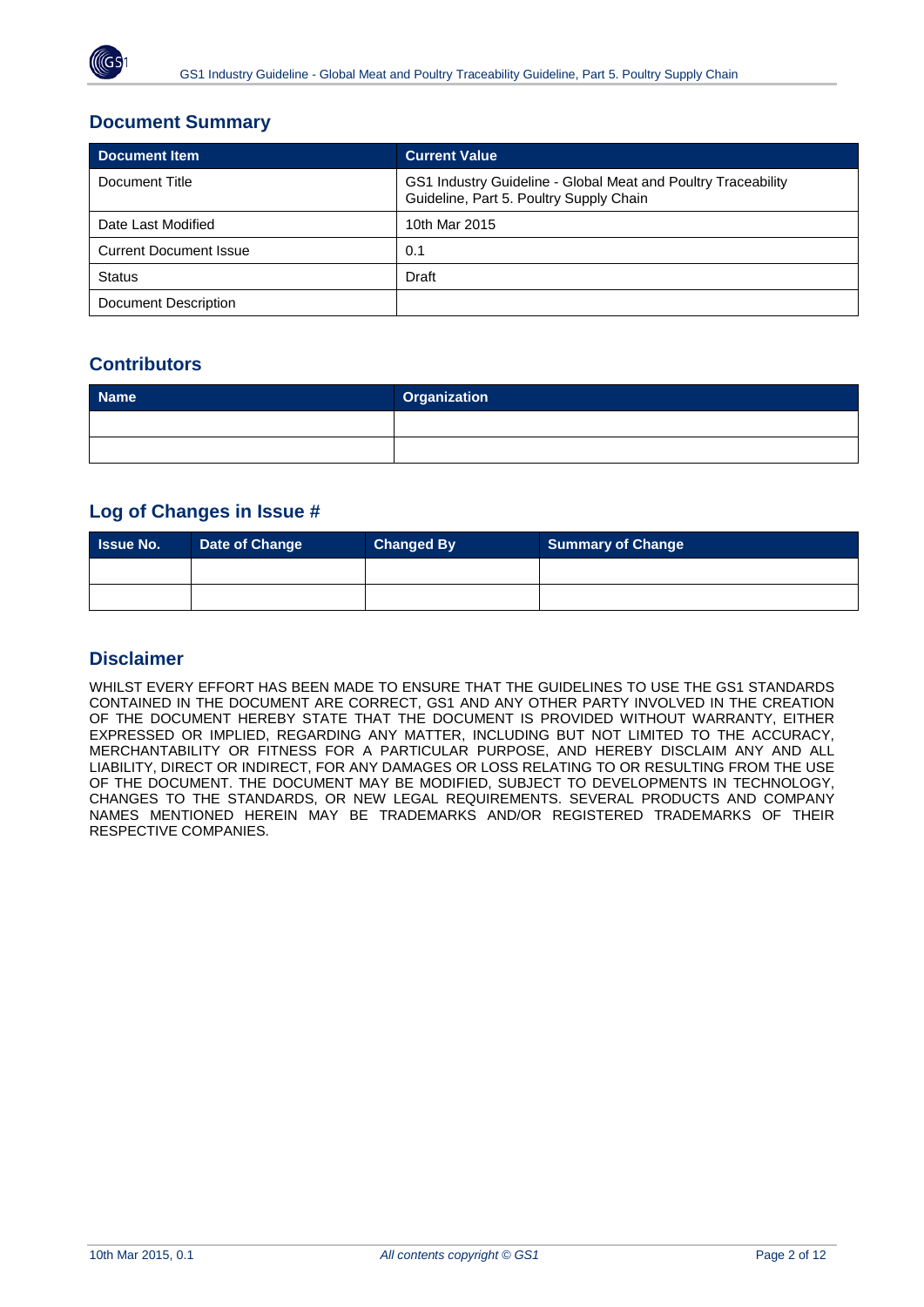

# **Table of Contents**

| 1 <sub>1</sub> |                                                                                |  |
|----------------|--------------------------------------------------------------------------------|--|
|                |                                                                                |  |
|                |                                                                                |  |
|                |                                                                                |  |
|                | 2. Variable Measure Trade Items Not Scanned in General Retail at Point-of-Sale |  |
| 3 <sub>1</sub> |                                                                                |  |
|                |                                                                                |  |
|                |                                                                                |  |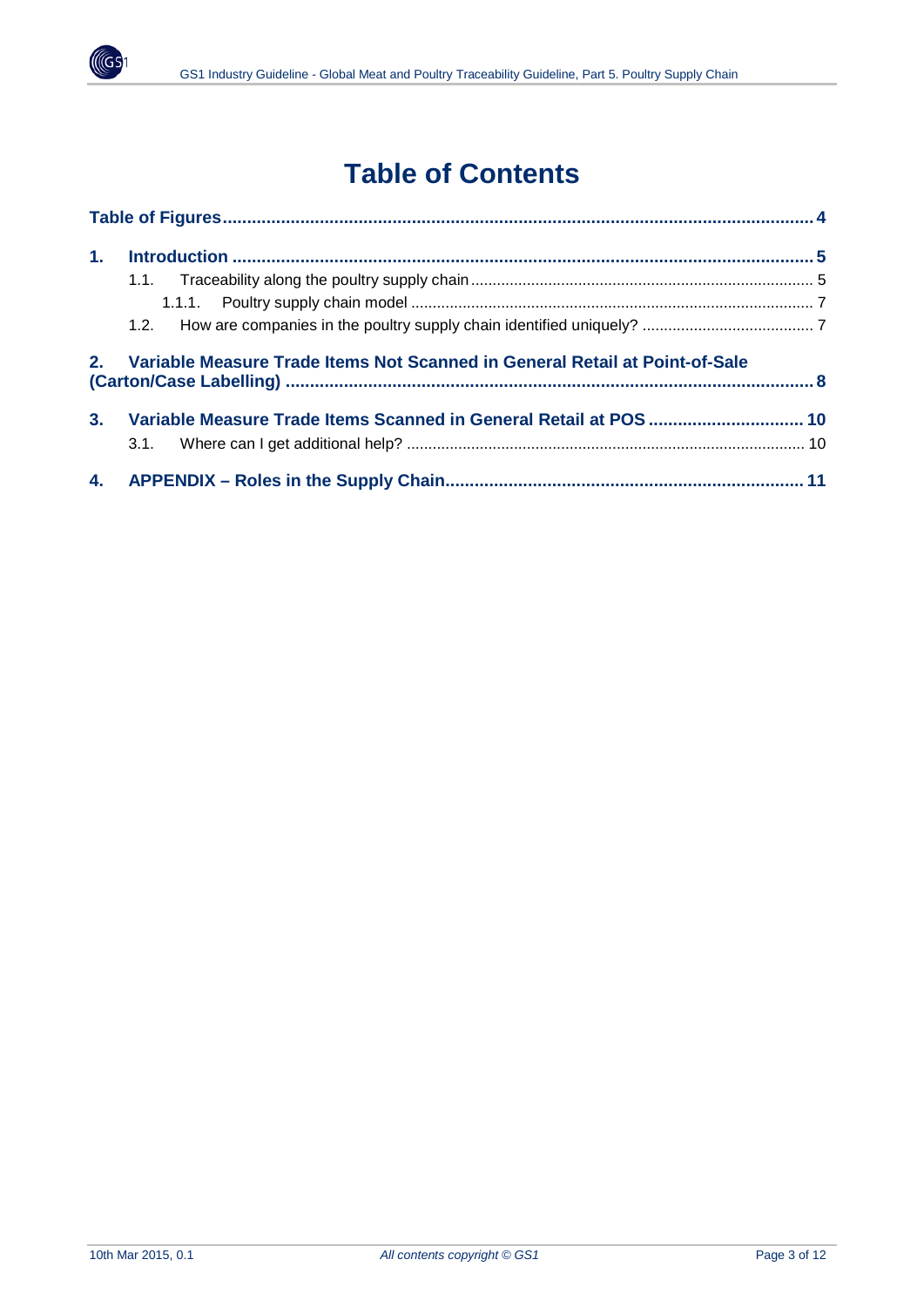

# **Table of Figures**

<span id="page-3-0"></span>

| FIGURE 6 - MINIMUM POULTRY CARTON/CASE BARCODE INFORMATION REQUIRED REPRESENTED BY APPLICATION IDENTIFIERS (AIS) 10 |  |
|---------------------------------------------------------------------------------------------------------------------|--|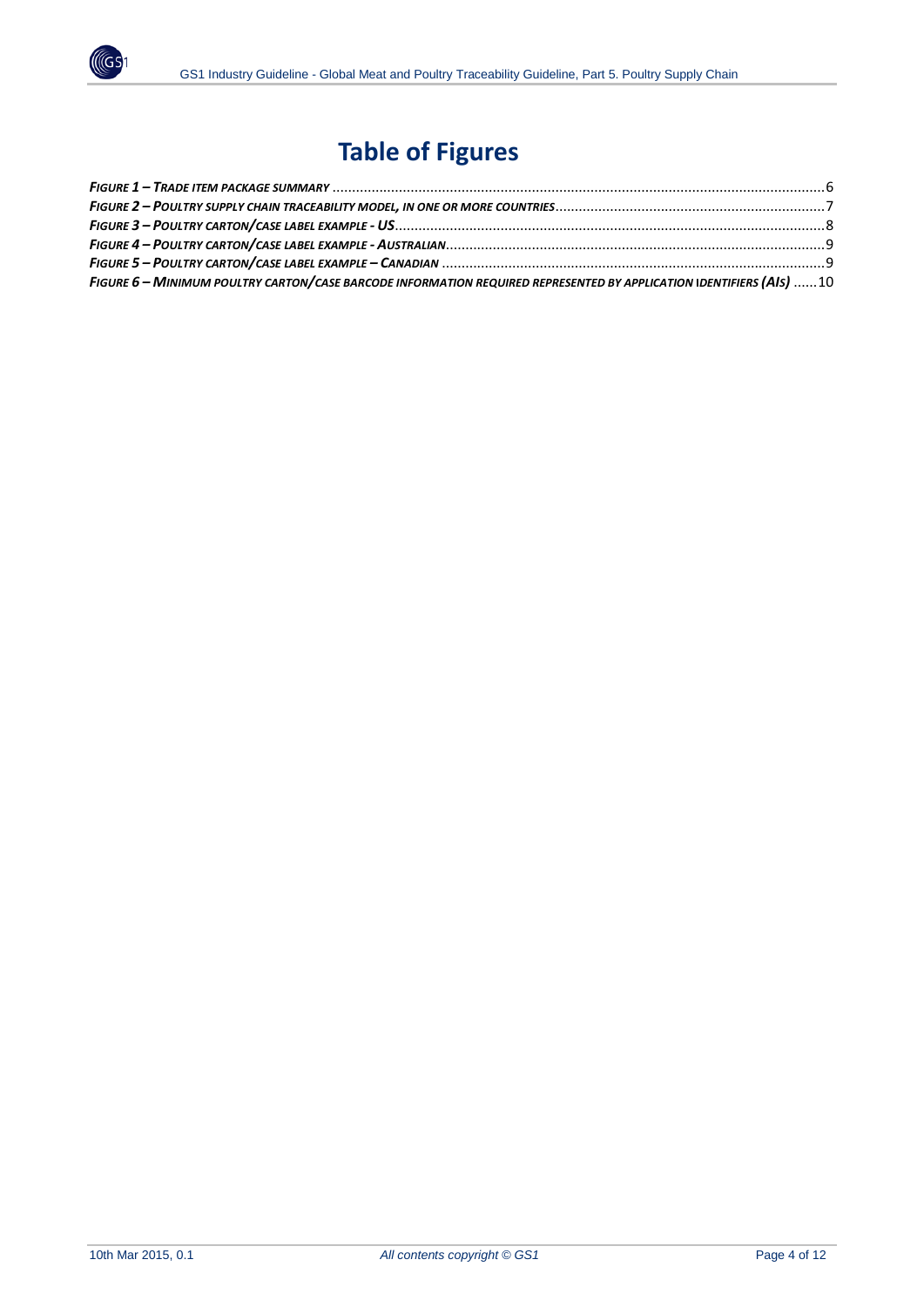

## <span id="page-4-0"></span>**1. Introduction**

This part specifically addresses the requirements for the poultry supply chain in a global context.

For a glossary of terms used in the GS1 global meat and poultry traceability guideline, please click on this link:

GS1 Industry Guideline - [Global Meat and Poultry Traceability Guideline, Glossary](http://www.initmedia.net.au/gs1/GS1_Global_Meat_and_Poultry_Glossary_20150310.pdf)

For additional information on the GS1 global meat and poultry traceability guideline, please click on this link:

GS1 Made Easy – [Global Meat and Poultry Traceability Guideline Companion Document](http://www.initmedia.net.au/gs1/GS1_Global_Meat_and_Poultry_Guideline_Companion_GS1_Made_Easy_20150310.pdf)

## <span id="page-4-1"></span>**1.1. Traceability along the poultry supply chain**

Trading partners can fulfil one or more roles in the poultry supply chain. A comprehensive table of supply chain roles appears in the appendix.

The poultry supply chain model below shows best practice models for the application of GS1 standards for flock traceability, while complying with common regulatory requirements.

Specific markets and/ or customers may have additional traceability requirements that must be fulfilled. Refer to your local GS1 Member Organization's Meat and Poultry Traceability Guideline for local market traceability requirements. A complete list of local GS1 Member Organizations is available on the GS1 global website at [www.gs1.org](http://www.gs1.org/)

The key traceability elements include:

For live poultry as trade items:

- Batch/Lot identification (GS1 EPC on cages or as specific for national/ market regulations)
- Flock production information such as age (or month/ year of birth), region or country of birth, fattening and finishing
- Feed (grain and supplements) batch and quality identification through supply documentation and serialized GTINs for feed supplements
- Animal treatment
- Poultry batch/lot movement declaration showing property consigning the poultry
- All of the above information can be sent as an electronic message using GS1 eCOM standards such as the EANCOM Despatch Advice Message. (Note: In the U.S. the ANSI X.12 message ASN (Advanced Shipping Notice) is used for these purposes).

For Cartons/cases:

- Carton/case product with GS1 serialized Global Trade Item Number (GTIN) (can include GS1 Electronic Product Code (EPC)) label linked to poultry batch/lot for boning batch/lot, date and time. For some market individual batch/lot identification may be required
- Carton/case labels need to comply with country, region and market regulations as well as customer requirements. All of this information should appear in barcode format (GS1-128 barcode) and in human readable format
- Poultry transfer certificate/ health certificate or equivalent regulatory transfer document is generally required for consignments
- All of the above information can be sent as an electronic message using GS1 eCOM standards such as the EANCOM Despatch Advice Message detailing all carton/case identification as well as product attributes. (Note: In the U.S. the ANSI X.12 message ASN (Advanced Shipping Notice) is used for these purposes).

For Variable Measure Trade Items scanned in general retail at Point-of-Sale:

• Variable measure trade items that are scanned at Point-of-Sale have two main GS1 applications that are available. In some instances due to trading partners (e.g. Retailer)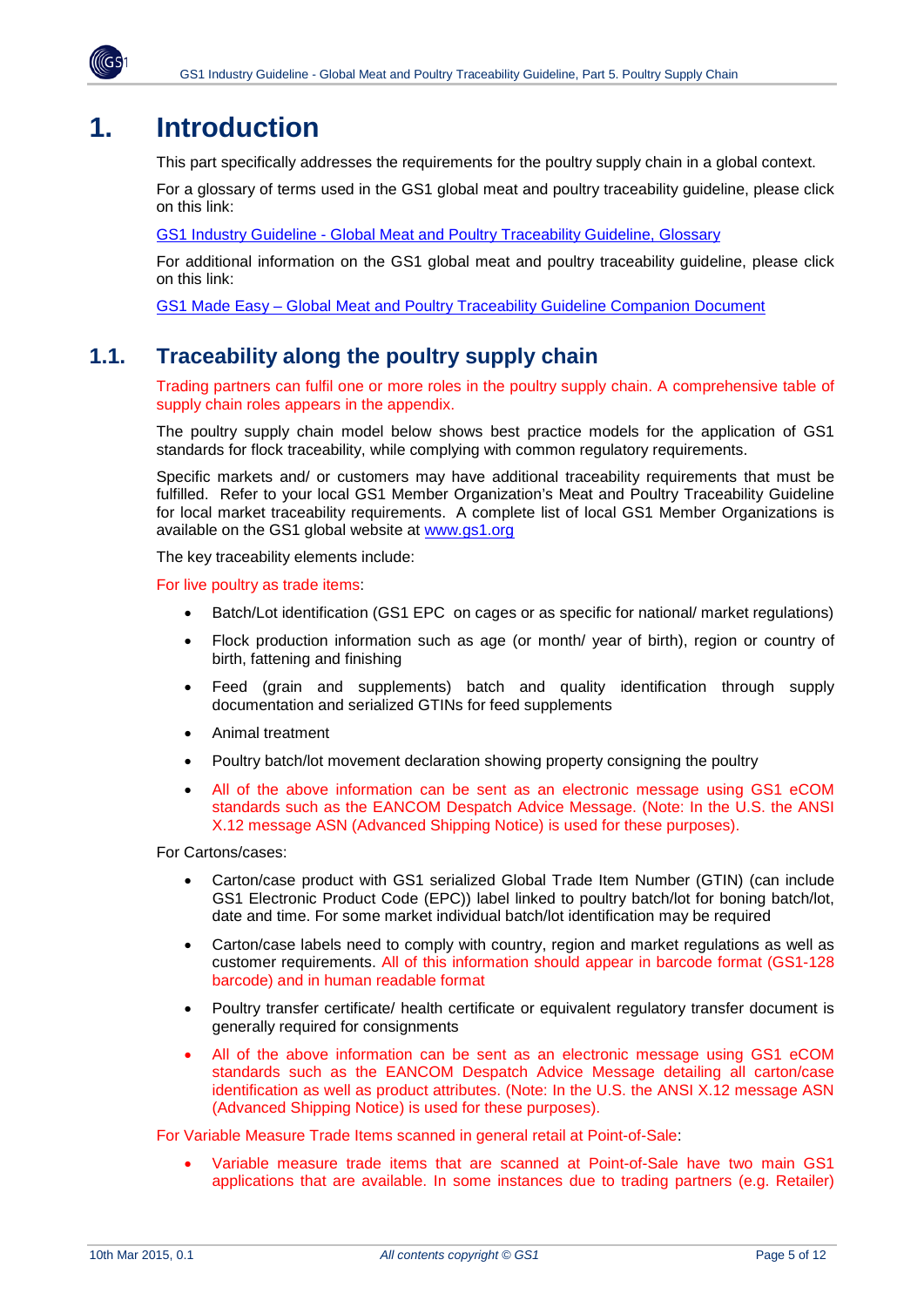requirements both options may be applied to the one variable measure fresh food trade item. **Before implementation of any GS1 applications for variable measure trade items that are scanned at Point-of-Sale mutual agreement should be obtained between the trading partners.**

- The two main GS1 applications for variable measure fresh food trade items are:
	- Variable Measure Fresh Food Trade Items using a GTIN and additional attributes encoded with GS1 DataBar Expanded or Expanded Stacked.
	- Variable Measure Trade Items using a Restricted Circulation Number (RCN) encoded with the EAN/UPC symbology family.

Trade items can be summarized as:

| <b>Package Types</b>                                          | <b>Definition</b>                                                                                                                                                                                                                                                                   | <b>Product Examples</b>                       |
|---------------------------------------------------------------|-------------------------------------------------------------------------------------------------------------------------------------------------------------------------------------------------------------------------------------------------------------------------------------|-----------------------------------------------|
| Chilled carcase or carcase<br>portion - variable weight       | Whole or carcase piece that is supplied<br>by a processor to an exporter, importer,<br>value-adder, distributor, wholesaler,<br>food service operator or retailer.<br>Product is most often variable weight.<br>Some product may be wrapped or have<br>other outer covering method. | Fresh chicken carcases                        |
| Frozen carcase or carcase<br>portion - variable weight        | Whole or carcase piece that is supplied<br>by a processor to an exporter, importer,<br>value-adder, distributor, wholesaler,<br>food service operator or retailer.<br>Product is most often variable weight.<br>Some product may be wrapped or have<br>other outer covering method. | Whole frozen chicken carcase                  |
| Catch/ fixed weight<br>carton/case fresh or frozen<br>product | Variable weight carton/case product,<br>where there is tight tolerance for<br>minimum and maximum weight range.<br>This may be packed as layer packed,<br>vacuum packed, wrapped or other<br>methods                                                                                | Vacuum packed primal cuts.<br>Processed meats |
| Variable weight carton/case<br>fresh or frozen product        | Variable weight carton/case product,<br>where there is large tolerance for<br>minimum and maximum weight range.<br>This may be packed as layer packed,<br>vacuum packed, wrapped or other<br>methods                                                                                | Vacuum packed primal cuts.<br>Processed meats |
| Fixed weight bulk fresh or<br>frozen product                  | Fixed weight bulk pack, typically a poly<br>lined sided and lidded pallet sized<br>container holding 1000kg/2200lb of<br>product.                                                                                                                                                   | 1000kg/ 2200lb frozen 80cl chicken<br>trim    |

#### *Figure 1 – Trade item package summary*

<span id="page-5-0"></span>Most trade items have a trading partner (processor) allocated GTIN (Global Trade Item Number). Where the trading partner has multiple processing facilities the same GTIN is often used for the same product, irrespective of the processing facility. To ensure traceability is maintained to the specific processing facilities the trading partner utilises Application Identifiers with the GTIN to maintain traceability back to the respective processing facility.

Where product is being packed for a specific third party such as a product brand owner, the product brand owner may allocate the GTIN to be used. This is likely to include utilising Application Identifiers with the GTIN to maintain traceability back to the respective processing facility. This is used to differentiate which processing facility the brand owner has used.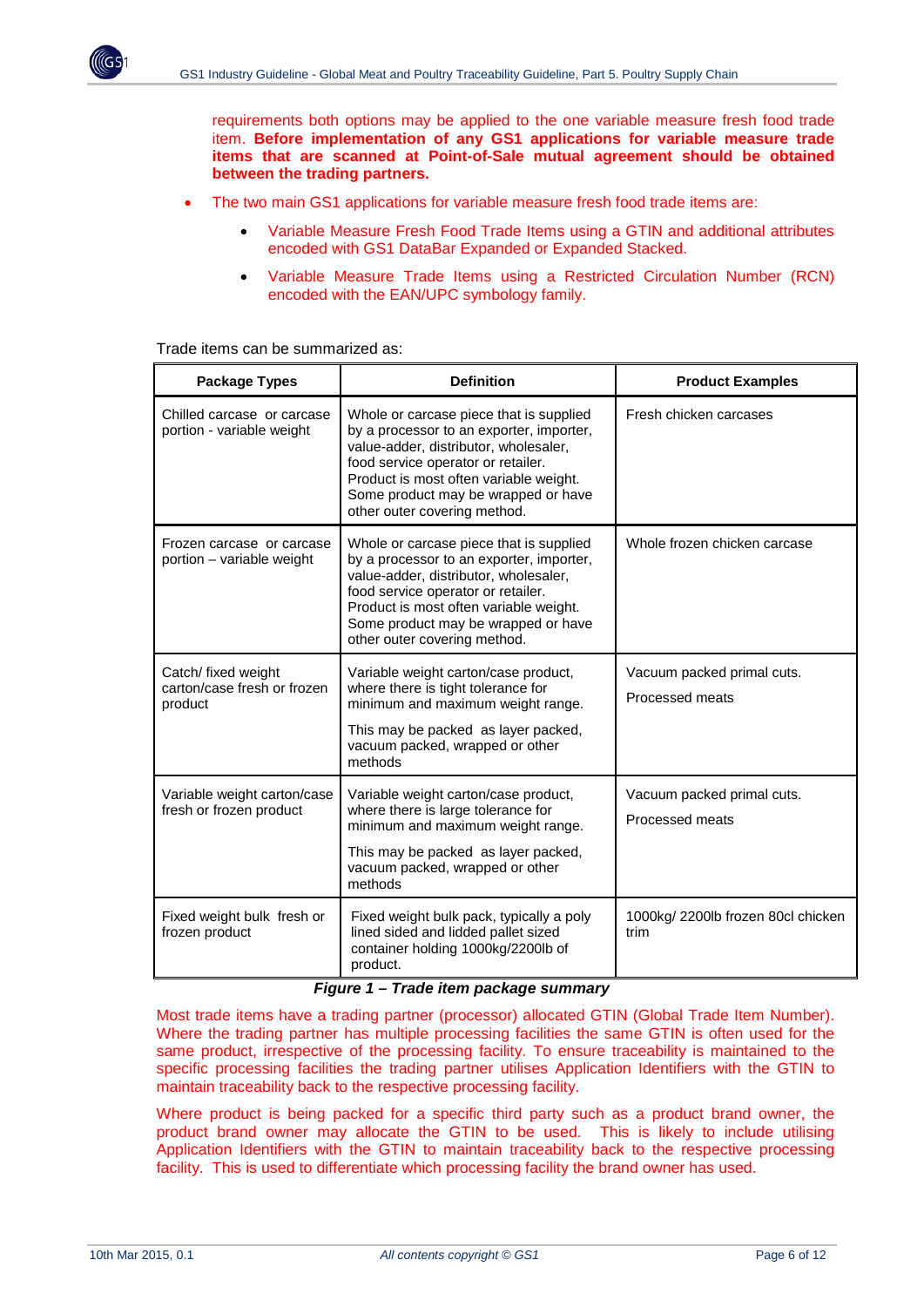If a trading partner further processes and packages a product in the supply chain, such as the case with store-processed product, then that trading partner becomes the manufacturer and is responsible for assigning a GTIN or item reference and traceability attributes. This may be achieved by using a combination of human readable and scannable product information. This information should also be stored for future retrieval, if necessary.

It should be noted that governments and national trading partners may require additional business information to appear on the trade item labels and it is recommended that trading partners work closely with local regulatory authorities to ensure compliance.

### <span id="page-6-0"></span>**1.1.1. Poultry supply chain model**

The global poultry supply chain is characterized by a number of features:

• A small number of primary producers (hatcheries) supply day-old chicks to a number of growing units (broiler farms). The birds stay at the Broiler Farms together for life. The birds do not move between growing cells and maintain that batch/lot identification for life



*Figure 2 – Poultry supply chain traceability model, in one or more countries*

## <span id="page-6-2"></span><span id="page-6-1"></span>**1.2. How are companies in the poultry supply chain identified uniquely?**

The GLN makes possible the unique and unambiguous identification of physical locations and parties used in the supply chain. Identification in this manner is a prerequisite to efficient Electronic Commerce between trading partners (e.g., Electronic Data Interchange (EDI), electronic catalogues).

The GLN is a 13-digit number created by a GS1 Company Prefix, a Location Reference and a Check Digit.

Each company or organisation that is a member of a GS1 Member Organisation may use GLNs to identify locations under the terms of its membership.

For exported as well as domestic beef, there may be government and industry registries that list establishments that are permitted to process for local consumption, export or import beef. The use of GLN supplements but does not replace establishment numbers.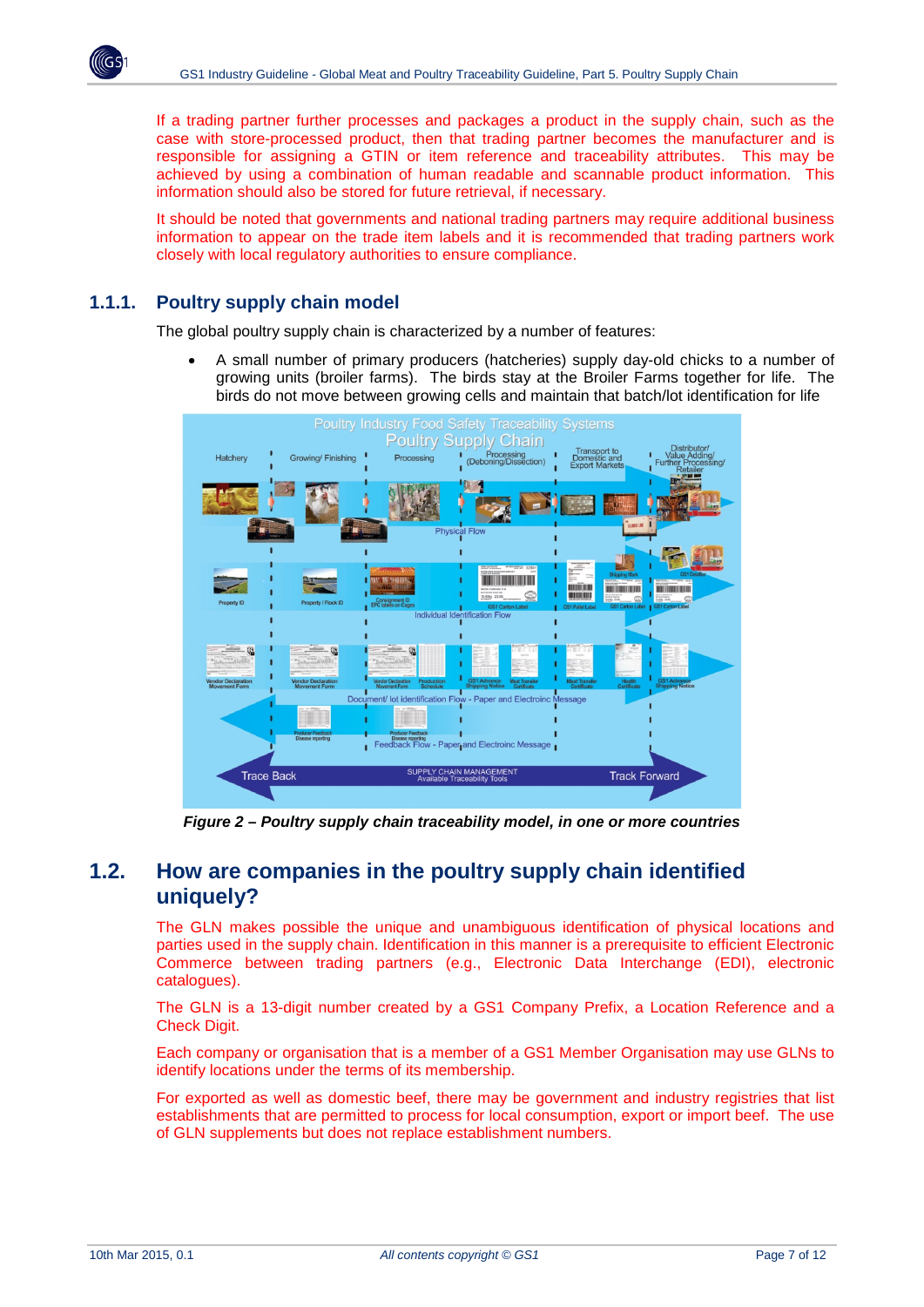

## <span id="page-7-0"></span>**2. Variable Measure Trade Items Not Scanned in General Retail at Point-of-Sale (Carton/Case Labelling)**

Trade items in the meat and poultry industry are often variable measure because the production process results in a wide range of weights for the same product or because the products are created to meet a special order that states a specific quantity or weight.

Domestic and importing country regulations, as well as specific market regulations, may specify certain human readable date and other information to be printed on labels. These requirements override any GS1 specified requirements detailed in this document.

The barcode symbology used in the meat industry for variable measure trade items not scanned at Point-of-Sale carton/case labels is GS1-128. The GS1-128 barcode allows secondary attribute information over and above primary global trade item identification to be represented in the barcode.

The barcode symbology can also represent attribute information such as batch or lot numbers, serial numbers, expiry dates and weight in a standard format. This ensures that the attribute information encoded by one trading partner can also be scanned and interpreted by any other trading partner in the supply chain.

Additional country, market or customer requirements may be applicable in certain circumstances. Contact the applicable representatives in those markets to determine the current requirements.

Refer to your local GS1 Member Organization's Meat and Poultry Traceability Guideline for local country or market traceability requirements. A complete list of local GS1 Member Organizations is available on the GS1 global website at [www.gs1.org](http://www.gs1.org/)

| ANY MEAT WORKS Co<br><b>BONELESS BREAST 4/10 CVP</b>                                                                                                                                                                                                                    | 02594                     |
|-------------------------------------------------------------------------------------------------------------------------------------------------------------------------------------------------------------------------------------------------------------------------|---------------------------|
| SKINLESS, WITH RIB MEAT ATTACHED, T/0<br>MAY CONTAIN UP TO ONE PERCENT RETAINED WATER                                                                                                                                                                                   |                           |
| <b>PACKED</b><br>$10/03/15$ P-3<br>HATCHED, RAISED AND HARVESTED IN THE USA<br>207723240007<br>YOUNG CHICKEN 33<br>16:09:48 5818 1333<br><b>KEEP REGRIGERATED</b><br>ANY MEAT WORKS Co LONG FLAT ROAD ANYTOWN<br>(01)90030802025942(3201)000400(13)150310(21)0333233936 | <b>NET WEIGHT</b><br>LBS. |

<span id="page-7-1"></span>*Figure 3 – Poultry carton/case label example - US*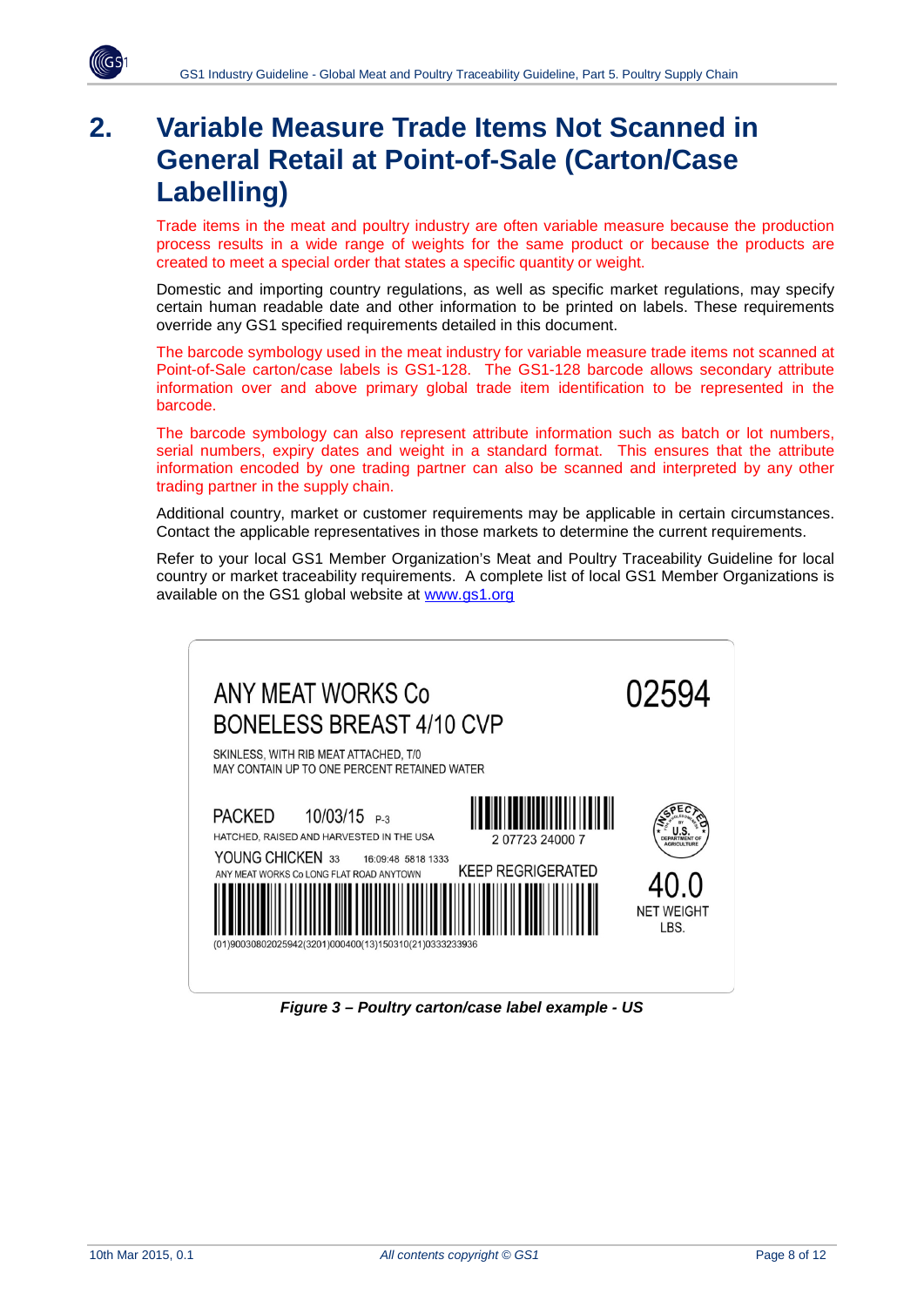

*Figure 4 – Poultry carton/case label example - Australian*

<span id="page-8-0"></span>

*Figure 5 – Poultry carton/case label example – Canadian*

<span id="page-8-1"></span>

| AI.    | <b>Example Data &amp;</b><br>Format | <b>Attribute Information</b>                      |  |
|--------|-------------------------------------|---------------------------------------------------|--|
| (01)   | 90057855100754                      | <b>Global Trade Item Number (GTIN)</b>            |  |
| (310n) | 000735                              | <b>Net Weight - Kilograms</b>                     |  |
| (13)   | 150310                              | <b>Packaging Date (YYMMDD)</b>                    |  |
|        |                                     | Referred to as the date the poultry is processed. |  |
| (21)   | 18725757                            | <b>Serial Number</b>                              |  |

٬۾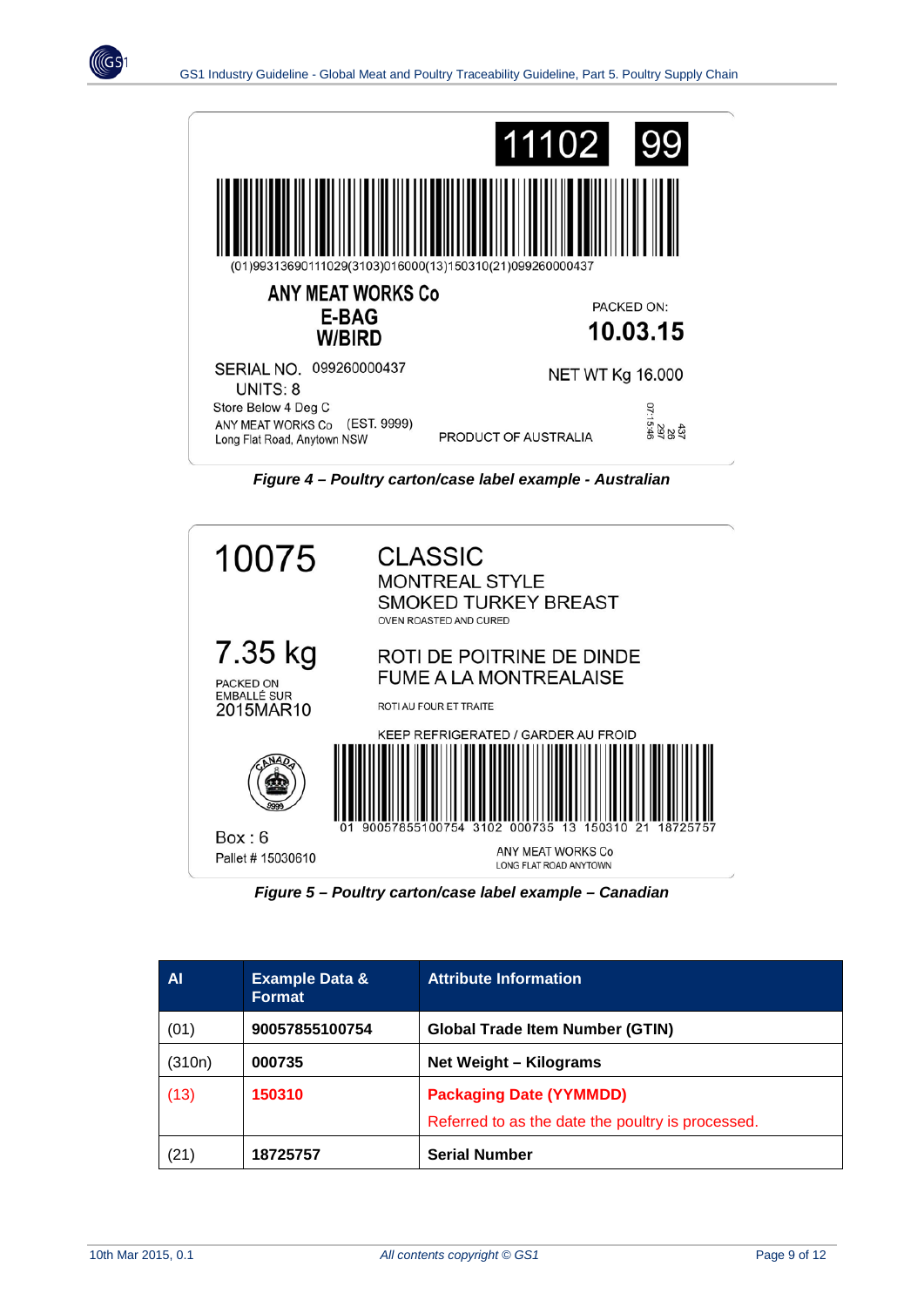

<span id="page-9-2"></span>*Figure 6 – Minimum poultry carton/case barcode information required represented by application* **i***dentifiers (AIs)*

## <span id="page-9-0"></span>**3. Variable Measure Trade Items Scanned in General Retail at POS**

Variable measure trade items that are scanned at Point-of-Sale have two main GS1 applications that are available. In some instances due to trading partners (e.g. Retailer) requirements both options may be applied to the one variable measure fresh food trade item. **Before implementation of any GS1 applications for variable measure trade items that are scanned at Point-of-Sale mutual agreement should be obtained between the trading partners.**

The two main GS1 applications for variable measure fresh food trade items are:

- Variable Measure Fresh Food Trade Items using a GTIN and additional attributes encoded with GS1 DataBar Expanded or Expanded Stacked.
- Variable Measure Trade Items using a Restricted Circulation Number (RCN) encoded with the EAN/UPC symbology family.

Trading partners should ensure that retailer labelling requirements are known and understood when following this guideline. Where a retailer specified requirement contradicts this guideline the retailer requirement should be followed.

Refer to your local GS1 Member Organization's Meat and Poultry Traceability Guideline for local market retail traceability requirements. A complete list of local GS1 Member Organizations is available on the GS1 global website at [www.gs1.org](http://www.gs1.org/)

## <span id="page-9-1"></span>**3.1. Where can I get additional help?**

Users are encouraged to contact their local GS1 Member Organization who can provide guidance on the use of GS1 keys and local data messaging practices. A complete list of GS1 Member Organizations is available on the GS1 global website at [www.gs1.org](http://www.gs1.org/)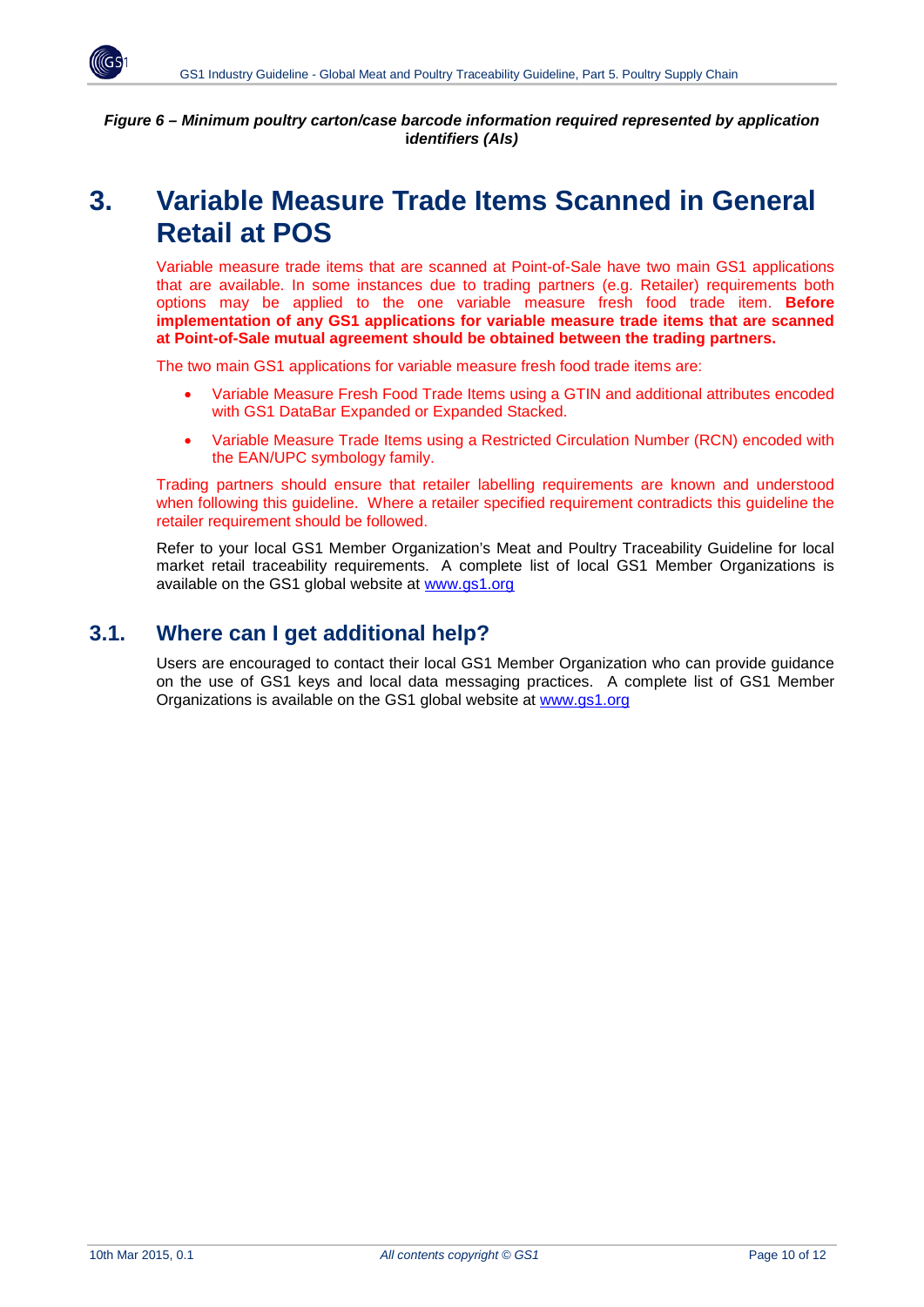

# <span id="page-10-0"></span>**4. APPENDIX – Roles in the Supply Chain**

## **Roles in the Supply Chain**

The table below provides a list of the primary and support roles found in the poultry supply chain and, if covered, where traceability guidance is provided in this document for each role.

| <b>Role</b>                                                                            | <b>Activities</b>                                                                                                                                                                                               | <b>Alias / Examples</b>                                                                                                       |
|----------------------------------------------------------------------------------------|-----------------------------------------------------------------------------------------------------------------------------------------------------------------------------------------------------------------|-------------------------------------------------------------------------------------------------------------------------------|
| <b>Primary Roles</b>                                                                   |                                                                                                                                                                                                                 |                                                                                                                               |
| Livestock producer - breeder<br>(supplier of live birds for<br>raising)                | Source feed<br>$\bullet$<br>Breed and ship<br>$\bullet$                                                                                                                                                         | Suppliers of birds for raising/<br>finishing                                                                                  |
| Livestock producer - grower/<br>finisher<br>(supplier of live birds for<br>processing) | Source feed<br>$\bullet$<br>Source birds<br>$\bullet$<br>Raise, harvest and ship<br>$\bullet$                                                                                                                   | Suppliers of birds for processing                                                                                             |
| Meat and poultry processors                                                            | Slaughter<br>$\bullet$<br>Process<br>$\bullet$<br>Package<br>$\bullet$<br>Label<br>$\bullet$<br><b>Store</b><br>$\bullet$<br>Sell<br>$\bullet$<br>Ship carton/case,<br>$\bullet$<br>carcase and bulk<br>product | Processor/ meatpacker, supplier                                                                                               |
| Exporter/ importer/ wholesaler/<br>trader                                              | Buy and sell<br>$\bullet$<br>export and import<br>$\bullet$<br>carton/case and carcase<br>product<br>(May or may not physically<br>handle the product)                                                          | Traders, distributor, supplier                                                                                                |
| <b>Retail store</b>                                                                    | Receive<br>$\bullet$<br>Store<br>$\bullet$<br>Process<br>$\bullet$<br>Package/Label<br>$\bullet$<br>Display<br>Sell to Consumer<br>$\bullet$                                                                    | Grocery store, supermarket,<br>grocery chains, shop.                                                                          |
| Retail distributor or wholesaler                                                       | Receive<br>$\bullet$<br><b>Store</b><br>$\bullet$<br>Sell<br>$\bullet$<br>Ship<br>$\bullet$                                                                                                                     | Retail distribution centre,<br>distribution centre, import/export<br>warehouses, wholesaler<br>warehouses                     |
| <b>Support Roles</b>                                                                   |                                                                                                                                                                                                                 |                                                                                                                               |
| Feed stuff supplier                                                                    | Produce and ship                                                                                                                                                                                                | Suppliers of feed for animals<br>destined for the meat industry<br>Traceability records for feed<br>supplements and other raw |